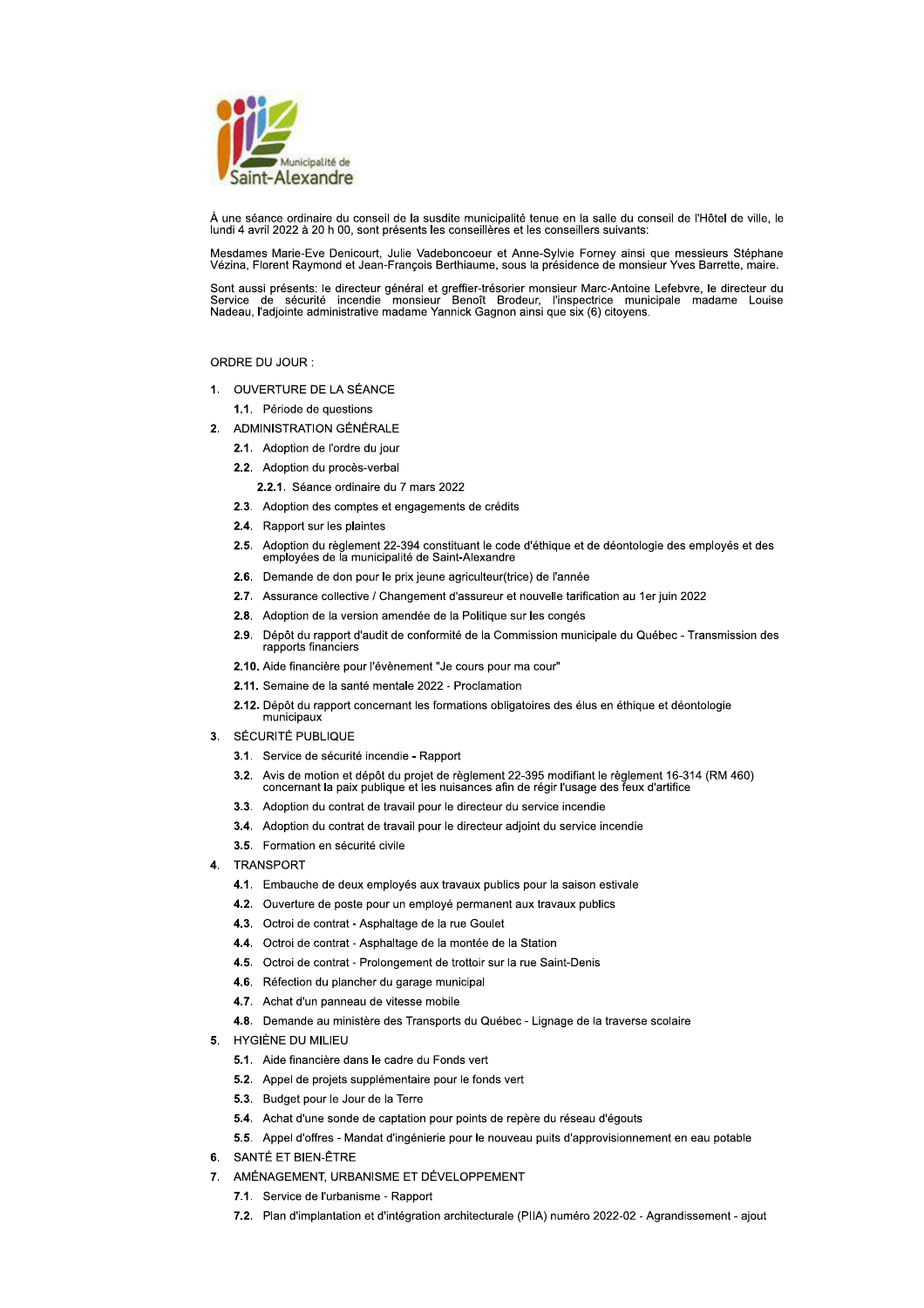d'un annexe derrière la résidence: 401 St-Denis

- 7.3. Plan d'implantation et d'intégration architecturale (PIIA) numéro 2022-03 ajout d'une fenêtre au sous-sol: 1185. St-Charles.
- 7.4. Utilisation des pesticides à usage esthétique dans les espaces publics
- 7.5. Absence de l'inspectrice municipale Embauche d'une ressource
- $7.6.$ Nomination du fonctionnaire désigné pour l'application du règlement de zonage et des règlements d'urbanisme
- 8. LOISIRS ET CULTURE
	- 8.1. Service des loisirs, culture et communications -Dépôt du rapport
	- 8.2. Prolongation de contrat de l'agente aux loisirs
	- 8.3. Demande d'aide financière Conception de la butte à glisser
	- 8.4. Demande d'aide financière Pique-niques culturels
	- 8.5. Octroi de mandat pour la réalisation d'un plan de communication pour la campagne de sensibilisation de la vitesse
	- 8.6. Augmentation du budget lié au transport du camp de jour municipal
	- 8.7. Changement des fenêtres Pavillon des loisirs
	- 8.8. Dénomination du terrain de soccer Terrain Sylvie-Roy
- 9. RETOUR DES COMITÉS
- 10. AFFAIRES DIVERSES
- 11. CORRESPONDANCE
- 12. PÉRIODE DE QUESTIONS
- 13. CLÔTURE DE LA SÉANCE

### $\mathbf{1}$ **OUVERTURE DE LA SÉANCE**

Les membres présents à l'ouverture de la séance formant quorum, l'assemblée est déclarée régulièrement constituée par le maire, monsieur Yves Barrette à 20 h 00.

# Période de questions

Conformément aux dispositions de la loi, le maire invite les personnes présentes à poser des questions aux membres du conseil municipal. De plus, le public a été invité à présenter ses questions<br>au conseil municipal, par écrit en transmettant leur demande par le moyen de leur choix<br>(poste, télécopieur, courriel ou

Deux questions ont été posées aux membres du conseil.

# $2.$ **ADMINISTRATION GÉNÉRALE**

# 22-04-55

Adoption de l'ordre du jour

Il est proposé par la conseillère Marie-Eve Denicourt, appuyée par la conseillère Julie Vadeboncoeur et unanimement résolu d'adopter l'ordre du jour, en ajoutant les points suivant 2.11 Semaine de la santé mentale 2022 - P Embauche d'une ressource, 7.6 Nomination du fonctionnaire désigné pour l'application du règlement de zonage et des règlements d'urbanisme, 8.8 Dénomination du terrain de soccer - Terrain Sylvie Roy, tout en gardant le point affaires diverses ouvert.

# Adoption du procès-verbal

22-04-56

# Séance ordinaire du 7 mars 2022

CONSIDÉRANT QUE le procès-verbal a été transmis aux membres du conseil dans les délais prescrits pour qu'ils en fassent lecture :

CONSIDÉRANT QUE les membres du conseil ont individuellement pris connaissance du procèsverbal de la séance ordinaire du 7 mars 2022 ;

CONSIDÉRANT QUE ceux-ci renoncent à la lecture du procès-verbal ;

EN CONSÉQUENCE, il est proposé par la conseillère Anne-Sylvie Forney, appuyée par le conseiller Florent Raymond et résolu d'adopter le procès-verbal de la séance ordinaire du 7 mars 2022 tel que rédigé.

Adoptée à l'unanimité

# 22-04-57 Adoption des comptes et engagements de crédits

ATTENDU QUE le conseil municipal a pris connaissance de la liste des chèques émis, des virements<br>bancaires effectués par la Municipalité ainsi que la liste des comptes à payer pour le mois de mars 2022 et s'en déclare satisfait;

ATTENDU QU'il y a lieu de les accepter et d'autoriser le paiement de ces derniers;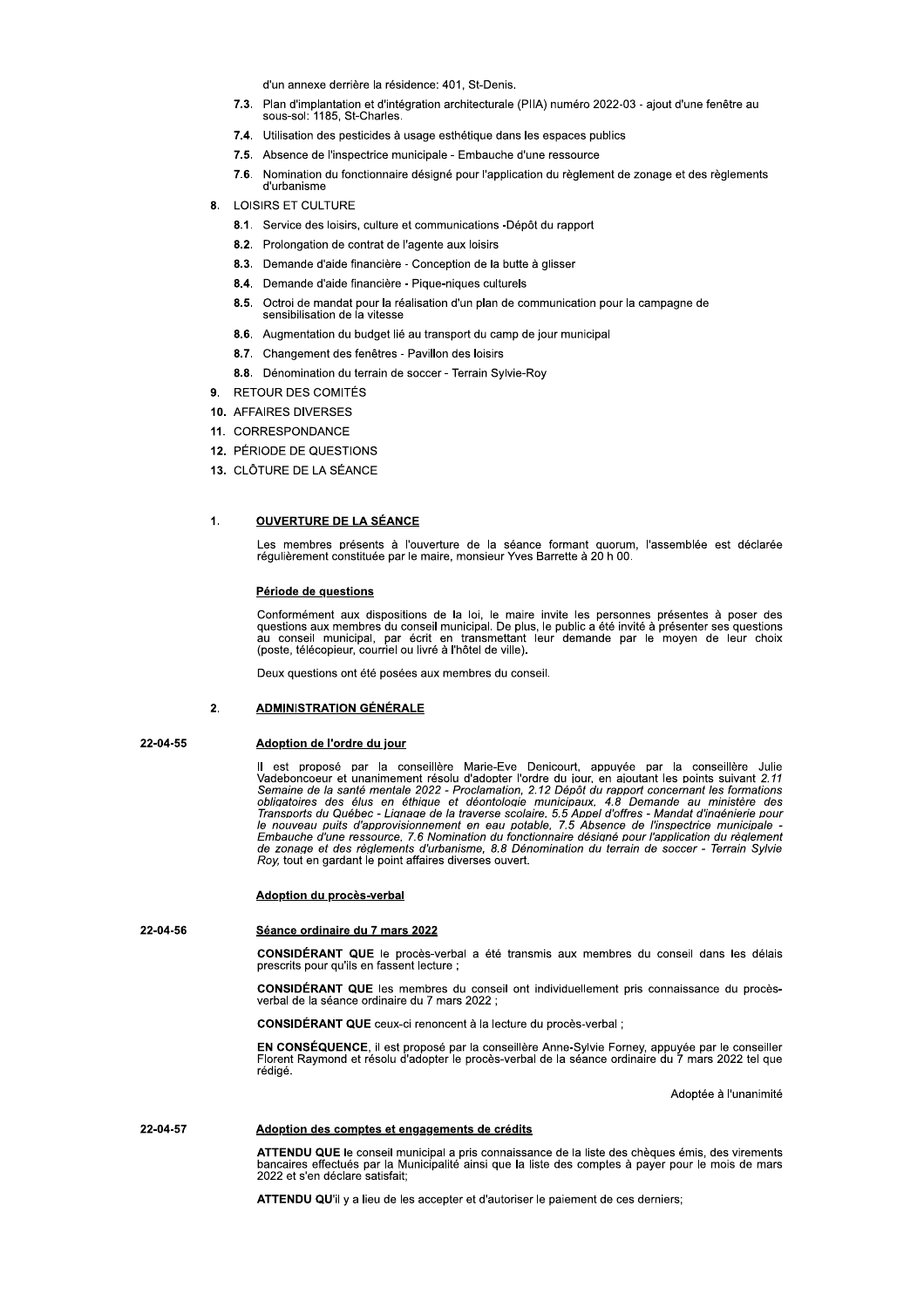EN CONSÉQUENCE, il est proposé par le conseiller Stéphane Vézina, appuyé par la conseillère Marie-Eve Denicourt;

et résolu d'accepter la liste des comptes à payer ainsi que la liste des chèques émis et paiements<br>bancaires pour un total de 249 376,70 \$ et autorisation est donnée au directeur général et greffiertrésorier de payer lesdits comptes.

| Prélèvements automatiques | 4349 à 4381                    | pour         | 157 615 16 \$               |
|---------------------------|--------------------------------|--------------|-----------------------------|
| Chèques fournisseurs      | 82589 à 82640<br>82641 à 82648 | pour<br>pour | 38 003.96 \$<br>4 798.26 \$ |
| Rémunération              | 502283 à 502346                | pour         | 48 959.32 \$                |

Adoptée à l'unanimité

# **Rapport sur les plaintes**

Le rapport des plaintes du mois de mars 2022, totalisant quatre (4) plaintes, est déposé devant le conseil.

Adoption du règlement 22-394 constituant le code d'éthique et de déontologie des employés et<br>des employées de la municipalité de Saint-Alexandre 22-04-58

> ATTENDU QUE la Loi sur l'éthique et la déontologie en matière municipale (LEDMM), sanctionnée le<br>2 décembre 2010, a créé l'obligation pour toutes les municipalités locales d'adopter un code d'éthique et de déontologie qui énonce les principales valeurs de la Municipalité en matière d'éthique et les règles qui doivent guider la conduite des employés et des employées ;

> ATTENDU QUE la Loi modifiant la Loi sur les élections et les référendums dans les municipalités, la Loi sur l'éthique et la déontologie en matière municipale et diverses dispositions législatives, communément appelée le « PL 49 » et sanctionnée le 5 novembre 2021, exige l'ajout d'une règle relative à la réception d'un don ou avantage pour un employé;

> ATTENDU QUE, conformément à l'article 18 de la LEDMM, toute décision relative à l'adoption du Code d'éthique et de déontologie est prise par un règlement ;

> ATTENDU QU'UN avis de motion du présent règlement a été dûment donné lors de la séance du conseil tenue le 7 février 2022

> ATTENDU QUE l'adoption a été précédée de la présentation et du dépôt d'un projet de règlement en date du 7 février 2022 ainsi que d'une consultation des employés sur le projet de règlement qui s'est tenue le 9 mars 2022 ;

ATTENDU QUE, conformément à l'article 12 de ladite Loi, un avis public contenant un résumé du projet de règlement a été publié le 15 février 2022 ;

ATTENDU QUE le conseil juge opportun, essentiel et d'intérêt public de se conformer aux exigences<br>de la Loi par la modification du Code d'éthique et de déontologie des employés et des employées de la Municipalité :

EN CONSÉQUENCE, il est proposé par le conseiller Florent Raymond, appuyé par la conseillère La Code déponcoeur et résolu d'adopter le Règlement numéro 22-394 constituant le Code d'éthique<br>et de déontologie des employés et des employées de la municipalité de Saint-Alexandre.

Adoptée à l'unanimité

22-04-59

CONSIDÉRANT QUE la Municipalité de Saint-Alexandre a reçu une demande de la part de la Chambre de commerce et de l'industrie du Haut-Richelieu dans le cadre son Gala de l'Excellence ;

CONSIDÉRANT QUE la demande concerne un don pour le prix Jeune agriculteur(trice) de l'année ;

CONSIDÉRANT QUE Saint-Alexandre est une municipalité agricole ;

Demande de don pour le prix jeune agriculteur(trice) de l'année

EN CONSÉQUENCE, il est proposé par le conseiller Jean-François Berthiaume, appuyé par la conseillère Anne-Sylvie Forney et résolu que la Municipalité de Saint-Alexandre fasse un don de 500\$ pour le prix Jeune agriculteur(t

Adoptée à l'unanimité

22-04-60 Assurance collective / Changement d'assureur et nouvelle tarification au 1er juin 2022

> CONSIDÉRANT QUE la Fédération québécoise des municipalités (ci-après la « FQM ») a mis sur pied un programme d'assurance collective régi par l'un de ses règlements (le « Programme »);

> CONSIDÉRANT Qu'à cette fin, la FQM a procédé à un appel d'offres portant le numéro FQM-2021-002 en date du 5 juillet 2021:

> CONSIDÉRANT QUE pour donner suite à ce processus d'appel d'offres, la FQM est devenue<br>Preneur d'un contrat d'assurance collective auprès de Desjardins Sécurité financière, compagnie d'assurance vie (ci-après : le « Contrat »);

> CONSIDÉRANT QUE la FQM a mandaté sa filiale FQM Assurances Inc., courtier en assurance collective, le mandat de veiller à l'application du Contrat et de conseiller les municipalités, leurs fonctionnaires et employés et les construction of original of original of the internation of subsetils municipally quant à toutes questions où un<br>permis de courtier est nécessaire en vertu de la Loi sur la distribution de produits et de services<br>financiers

> CONSIDÉRANT qu'en vertu du Code municipal du Québec et de la Loi sur les cités et villes, une municipalité, une MRC ou un organisme municipal peut adhérer au bénéfice de ses fonctionnaires et employés et membres de son con

**CONSIDÉRANT QUE le Contrat est entré en vigueur le 1<sup>er</sup> janvier 2022**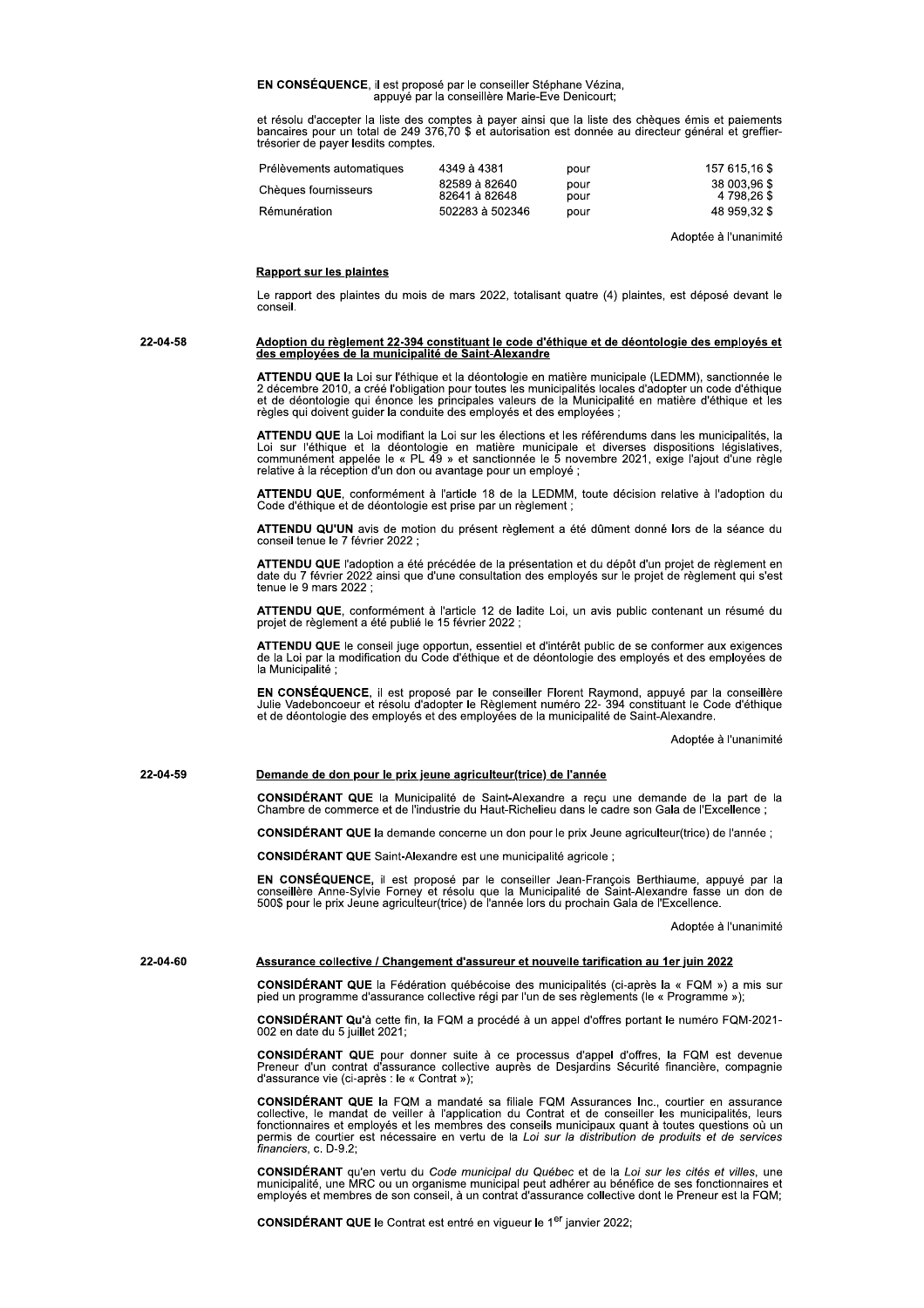CONSIDÉRANT QUE le Contrat est renouvelable automatiquement à toutes les années

EN CONSÉQUENCE, il est proposé par le conseiller Stéphane Vézina, appuyé par la conseillère ululie Vadeboncoeur et résolut

QUE la Municipalité de Saint-Alexandre adhère pour le bénéfice de ses fonctionnaires et employés et des membres du conseil municipal au Programme et soit régi par le Contrat en date du 4 avril 2022;

QUE la Municipalité paie les primes afférentes à l'année de couverture ainsi que toutes les primes et ajustement de primes pour chaque année d'assurance subséquente:

QUE la Municipalité respecte les termes et conditions du Programme et du Contrat;

QUE la Municipalité maintienne sa participation au Programme en souscrivant, sans formalité<br>additionnelle, à tout contrat d'assurance collective conclut par la FQM pour donner suite à un appel d'offres en remplacement du Contrat et en y respectant les termes et conditions;

QUE la Municipalité maintienne les couvertures d'assurance prévues au Contrat ou à tout contrat le **Sex la manipulación en la manipulación de que la Municipalité mette fin, conformément au Règlement, à sa<br>participation en transmettant à la FQM un préavis écrit d'au moins un (1) année mentionnant son<br>intention de ne plus** 

QUE la Municipalité donne le pouvoir à son directeur général d'accomplir tout acte et de transmettre<br>tout document découlant de l'adhésion de la Municipalité au Contrat ou à tout contrat le remplaçant;

QUE la Municipalité autorise FQM Assurances Inc. et toute firme d'actuaires conseils désignée par cette dernière, à avoir accès à son dossier d'assurance collective auprès de l'assureur dans le respect des règles de protection des renseignements personnels;

QUE la Municipalité accorde à FQM Assurance Inc. et toute firme d'actuaires conseils désignée par cette dernière, le mandat d'agir à titre d'expert conseil et courtier exclusif en assurance collective et qu'elles soient les seules personnes attitrées et autorisées à représenter celle-ci auprès de l'assureur désigné relativement à l'application du régime d'assurance collective:

QUE la présente résolution ne limite en rien le droit de la FQM de révoquer ses mandataires désignés et y substituer un autre:

QUE la présente résolution soit immédiate et révoque tout autre résolution accordée antérieurement portant sur le même objet que la présente résolution, sans autre avis.

Adoptée à l'unanimité

# 22-04-61 Adoption de la version amendée de la Politique sur les congés

CONSIDÉRANT QUE la Municipalité de Saint-Alexandre a adopté le 11 janvier 2021 une politique relative aux congés ;

CONSIDÉRANT QUE certains termes et certaines formulations de phrase pouvaient être plus difficiles à interpréter pour les employés et les employées ;

CONSIDÉRANT QU'il y a lieu d'éclaircir ces éléments dans la politique ;

CONSIDÉRANT QU'une version amendée de la politique a été soumise par le comité des ressources humaines au conseil municipal:

EN CONSÉQUENCE, il est proposé par la conseillère Marie-Eve Denicourt, appuyée par la<br>conseillère Julie Vadeboncoeur et résolu d'adopter la politique sur les congés amendée tel que proposé par le comité des ressources humaines.

Adoptée à l'unanimité

# Dépôt du rapport d'audit de conformité de la Commission municipale du Québec -<br>Transmission des rapports financiers

Conformément à l'article 86.8 de la Loi sur la Commission municipale, le directeur général et greffier-<br>trésorier dépose le rapport d'audit de conformité de la Commission municipale du Québec portant sur la transmission des rapports financiers.

22-04-62 Aide financière pour l'évènement "Je cours pour ma cour"

> CONSIDÉRANT QUE la Municipalité de Saint-Alexandre a reçu une demande d'aide financière pour l'organisation de l'événement Je cours pour ma cour ;

CONSIDÉRANT QUE cette demande est pour un événement bénéfice ponctuel et non récurrent ;

EN CONSÉQUENCE, il est proposé par la conseillère Anne-Sylvie Forney, appuyée par le conseiller<br>Florent Raymond et résolu d'offrir une aide financière de 1 000\$ pour l'organisation de l'événement Je cours pour ma cour.

Adoptée à l'unanimité

# 22-04-63 Semaine de la santé mentale 2022 - Proclamation

CONSIDÉRANT QUE la Semaine nationale de la santé mentale se déroule du 2 au 8 mai 2022 ;

CONSIDÉRANT QUE l'Association canadienne pour la santé mentale - Division du Québec, membre du réseau qui initie l'événement depuis 71 ans, invite cette année à prendre conscience de<br>l'importance de l'empathie ;

CONSIDÉRANT QUE nous avons tous une santé mentale dont il faut prendre soin et que celle-ci a été mise à l'épreuve à bien des égards pendant la pandémie :

CONSIDÉRANT QUE les campagnes de promotion de la santé mentale visent à améliorer la santé mentale de la population du Québec :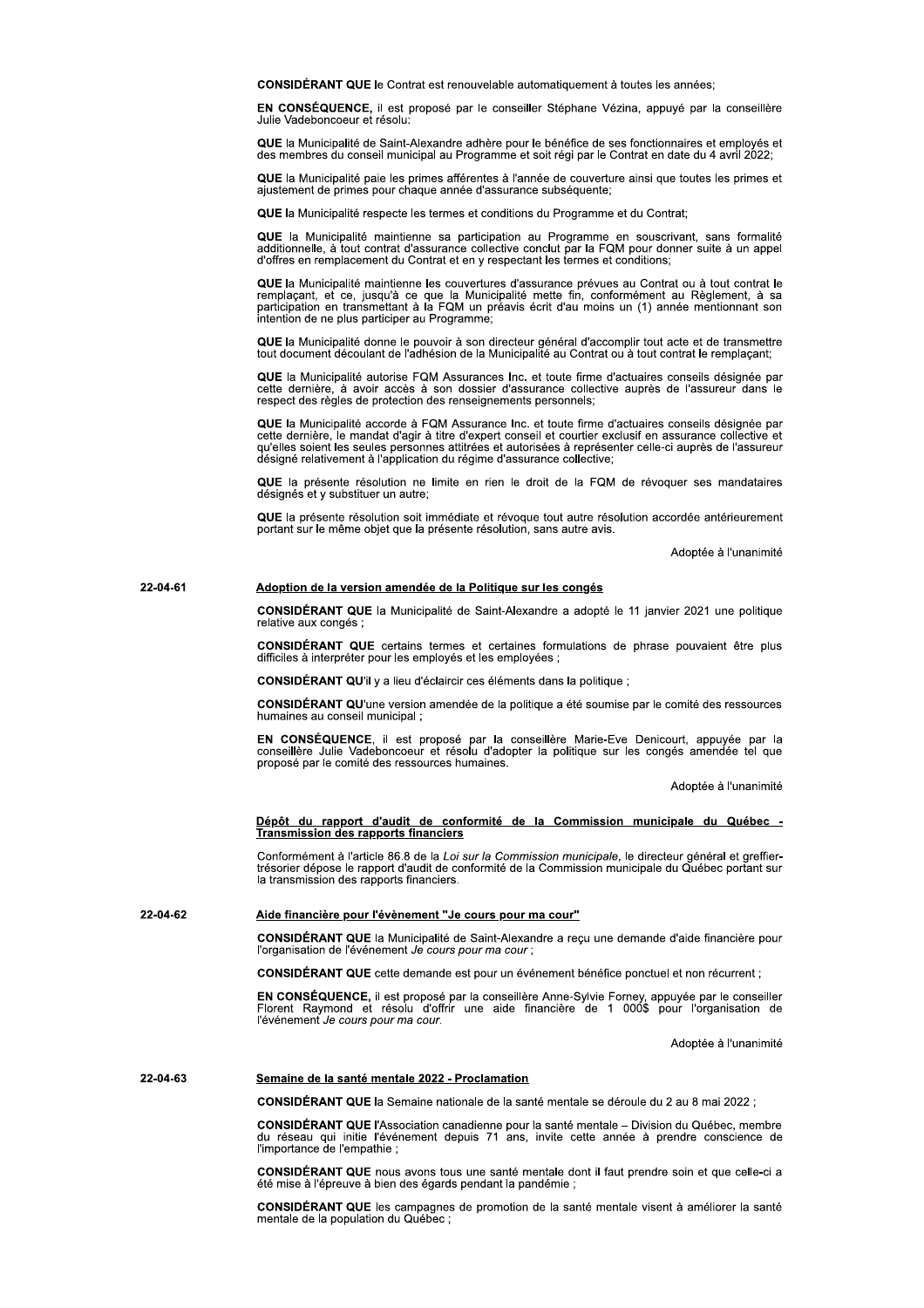CONSIDÉRANT QUE les municipalités contribuent au bien-être de la population en mettant en place des environnements favorables à la vie de quartier;

**CONSIDÉRANT QUE** la santé mentale est une responsabilité collective et que cette dernière doit être partagée par tous les acteurs de la société :

CONSIDÉRANT QU'il est d'intérêt général que toutes les municipalités du Québec soutiennent la<br>Semaine nationale de la santé mentale :

EN CONSÉQUENCE, il est proposé par la conseillère Marie-Eve Denicourt, appuyée par la conseillère Julie Vadeboncoeur et résolu que la municipalité de Saint-Alexandre proclame la semaine du 2 au 8 mai 2022 Semaine de la san institutions à #Parlerpourvrai et à partager la trousse d'outils de la campagne de la Semaine<br>nationale de la santé mentale, dont le thème est l'empathie. Ensemble, contribuons à transformer notre municipalité en un environnement favorable à la santé mentale des citoyens.

Adoptée à l'unanimité

# Dépôt du rapport concernant les formations obligatoires des élus en éthique et déontologie municipaux

Le directeur général et greffier-trésorier, monsieur Marc-Antoine Lefebvre, dépose le rapport des élus<br>avant déclaré avoir suivi et réussi la formation obligatoire en éthique et déontologie des élus extent des capacitats de la montale de la comprend les déclarations de monsieur Jean-François<br>Berthiaume et madame Anne-Sylvie Forney et déclare avoir reçu toutes les attestations.

### $\mathbf{R}$ **SÉCURITÉ PUBLIQUE**

# Service de sécurité incendie - Rapport

Dépôt du rapport du service de sécurité incendie du mois de mars 2022 représentant les sorties suivantes:

- 3 appels incendies et entraides;
- 4 appels premiers répondants.

# Avis & dépôt Avis de motion et dépôt du projet de règlement 22-395 modifiant le règlement 16-314 (RM 460) concernant la paix publique et les nuisances afin de régir l'usage des feux d'artifice

Avis de motion est par la présente donnée par le conseiller Stéphane Vézina qu'un règlement sera soumis à ce conseil à sa prochaine séance ou à une séance subséquente une copie du projet de règlement 22-395 modifiant le règlement 16-314 (RM 460) concernant la paix publique et les nuisances afin de régir l'usage des fe

Conformément aux dispositions de l'article 445 du Code municipal du Québec, le conseiller Stéphane<br>Vézina, dépose une copie du projet de règlement 22-395 modifiant le règlement 16-314 (RM 460) concernant la paix publique et les nuisances afin de régir l'usage des feux d'artifice.

Le plus tôt possible après ce dépôt, des copies du projet de règlement seront mises à la disposition du public.

# 22-04-64 Adoption du contrat de travail pour le directeur du service incendie

CONSIDÉRANT QUE la Municipalité de Saint-Alexandre a embauché monsieur Benoît Brodeur à titre de directeur de la caserne incendie de Saint-Alexandre;

CONSIDÉRANT QUE monsieur Brodeur n'a pas de contrat de travail dans le cadre de ses fonctions ;

CONSIDÉRANT QU'il est dans l'intérêt de l'employé et de l'employeur d'avoir un contrat de travail ;

CONSIDÉRANT QU'un projet de contrat de travail entre monsieur Brodeur et la Municipalité de Saint-Alexandre a été soumis au conseil municipal :

EN CONSÉQUENCE, il est proposé par le conseiller Jean-François Berthiaume, appuyé par la conseillère Anne-Sylvie Forney et résolu :

D'approuver le contrat de travail proposé entre monsieur Benoît Brodeur et la Municipalité de Saint-Alexandre

D'autoriser le directeur général et greffier-trésorier à signer ledit contrat au nom de la Municipalité de Saint-Alexandre.

Adoptée à l'unanimité

22-04-65

CONSIDÉRANT QUE la Municipalité de Saint-Alexandre a embauché monsieur Richard Bonhomme à titre de directeur de la caserne incendie de Saint-Alexandre;

Adoption du contrat de travail pour le directeur adjoint du service incendie

CONSIDÉRANT QUE monsieur Bonhomme n'a pas de contrat de travail dans le cadre de ses fonctions;

CONSIDÉRANT QU'il est dans l'intérêt de l'employé et de l'employeur d'avoir un contrat de travail ;

CONSIDÉRANT QU'un projet de contrat de travail entre monsieur Bonhomme et la Municipalité de Saint-Alexandre a été soumis au conseil municipal :

EN CONSÉQUENCE, il est proposé par le conseiller Florent Raymond, appuyé par la conseillère Julie Vadeboncoeur et résolu

D'approuver le contrat de travail proposé entre monsieur Richard Bonhomme et la Municipalité de Saint-Alexandre: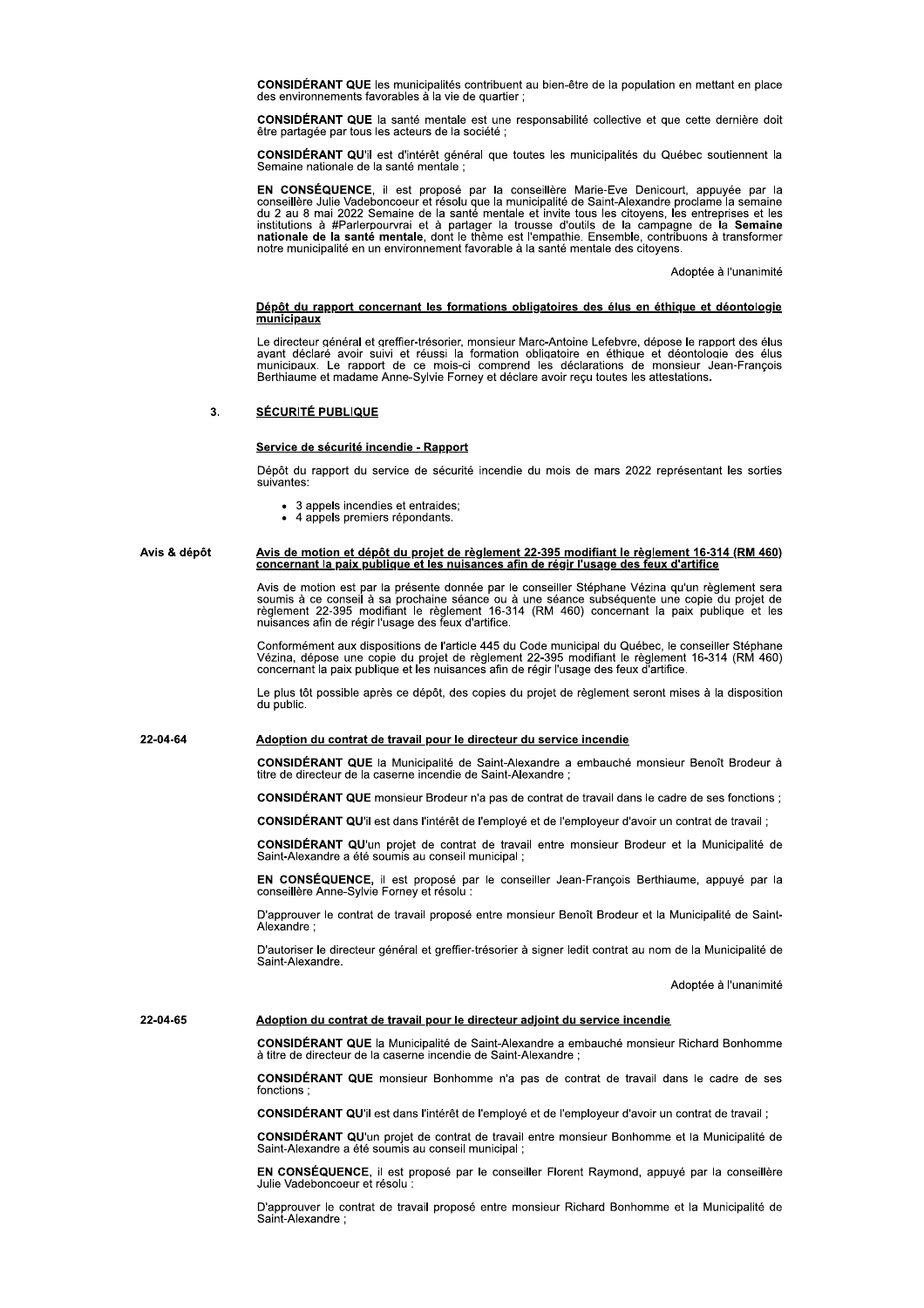D'autoriser le directeur général et greffier-trésorier à signer ledit contrat au nom de la Municipalité de Saint-Alexandre.

Adoptée à l'unanimité

# $22 - 04 - 66$ Formation en sécurité civile

CONSIDÉRANT QUE la Municipalité de Saint-Alexandre un plan de sécurité civile pour son territoire

CONSIDÉRANT QUE conformément à ce plan de sécurité civile, une formation continue doit être maintenue afin d'améliorer la capacité de répondre à un éventuel sinistre ;

CONSIDÉRANT QUE la Municipalité de Saint-Alexandre a demandé à deux entreprises des soumissions pour une formation en sécurité civile et que deux soumissions ont été reçues

EN CONSÉQUENCE, il est proposé par le conseiller Stéphane Vézina, appuyé par la conseillère Exercise Denicourt et résolu de retenir la soumission du groupe Prudent pour une formation des<br>membres de l'Organisation municipale de sécurité civile et une formation pour les élus au montant de<br>membres de l'Organisation 4 422\$, plus les taxes applicables.

Adoptée à l'unanimité

### $\mathbf{A}$ **TRANSPORT**

### 22-04-67 Embauche de deux employés aux travaux publics pour la saison estivale

Il est proposé par la conseillère Julie Vadeboncoeur, appuyée par la conseillère Marie-Eve<br>Denicourt et résolu d'embaucher messieurs Benjamin Gillot-Desjardins et Guillaume Rochette-Marion<br>à titre d'employés aux travaux pu

Adoptée à l'unanimité

### 22-04-68 Ouverture de poste pour un employé permanent aux travaux publics

CONSIDÉRANT QUE la Municipalité de Saint-Alexandre a subi une réorganisation de son effectif durant l'année 2020 ;

CONSIDÉRANT QUE des tâches administratives ont été attribuées au responsable des travaux publics;

CONSIDÉRANT QU'après des discussions au sein du comité des ressources humaines, il a été recommandé d'embaucher une ressource supplémentaire au sein du département des travaux publics:

EN CONSÉQUENCE, il est proposé par le conseiller Stéphane Vézina, appuyé par la conseillère Anne-Sylvie Forney et résolu d'autoriser le directeur général et greffier-trésorier à afficher un poste d'employé aux travaux publics.

Adoptée à l'unanimité

# 22-04-69 Octroi de contrat - Asphaltage de la rue Goulet

CONSIDÉRANT QU'il y a lieu de refaire l'asphaltage de la rue Goulet ;

CONSIDÉRANT QUE la Municipalité de Saint-Alexandre a reçu trois soumissions pour le projet ;

EN CONSÉQUENCE, il est proposé par le conseiller Jean-François Berthiaume, appuyé par le conseiller Florent Raymond et résolu d'octroyer le contrat d'asphaltage de la rue Goulet à l'entreprise<br>Eurovia Québec Construction i applicables.

Adoptée à l'unanimité

22-04-70 Octroi de contrat - Asphaltage de la montée de la Station

CONSIDÉRANT QU'il y a lieu de refaire l'asphaltage de la montée de la Station entre la rue Saint-<br>Denis et la rue de la Chute ;

CONSIDÉRANT QUE la Municipalité de Saint-Alexandre a reçu trois soumissions pour le projet ;

EN CONSÉQUENCE, il est proposé par le conseiller Jean-François Berthiaume, appuyé par la conseillere Marie-Eve Denicourt et résolu d'octroyer le contrat d'asphaltage de la montée de la<br>Station à l'entreprise Daudi Pavage Excavation inc. pour le montant de 56 013.38 \$, plus les taxes applicables.

Adoptée à l'unanimité

# 22-04-71 Octroi de contrat - Prolongement de trottoir sur la rue Saint-Denis

CONSIDÉRANT QUE le conseil municipal veut prolonger le trottoir de la rue Saint-Denis jusqu'à la montée de la Station

CONSIDÉRANT QUE la Municipalité de Saint-Alexandre a reçu trois soumissions pour le projet ;

EN CONSÉQUENCE, il est proposé par le conseiller Jean-François Berthiaume, appuyé par le Conseiller Florent Raymond et risplace par le conseiller Jean-Friançois benunaume, appuyé par le conseiller Florent Raymond et résolu d'octroyer le contrat du prolongement du trottoir de la rue Saint-<br>Denis jusqu'à la mont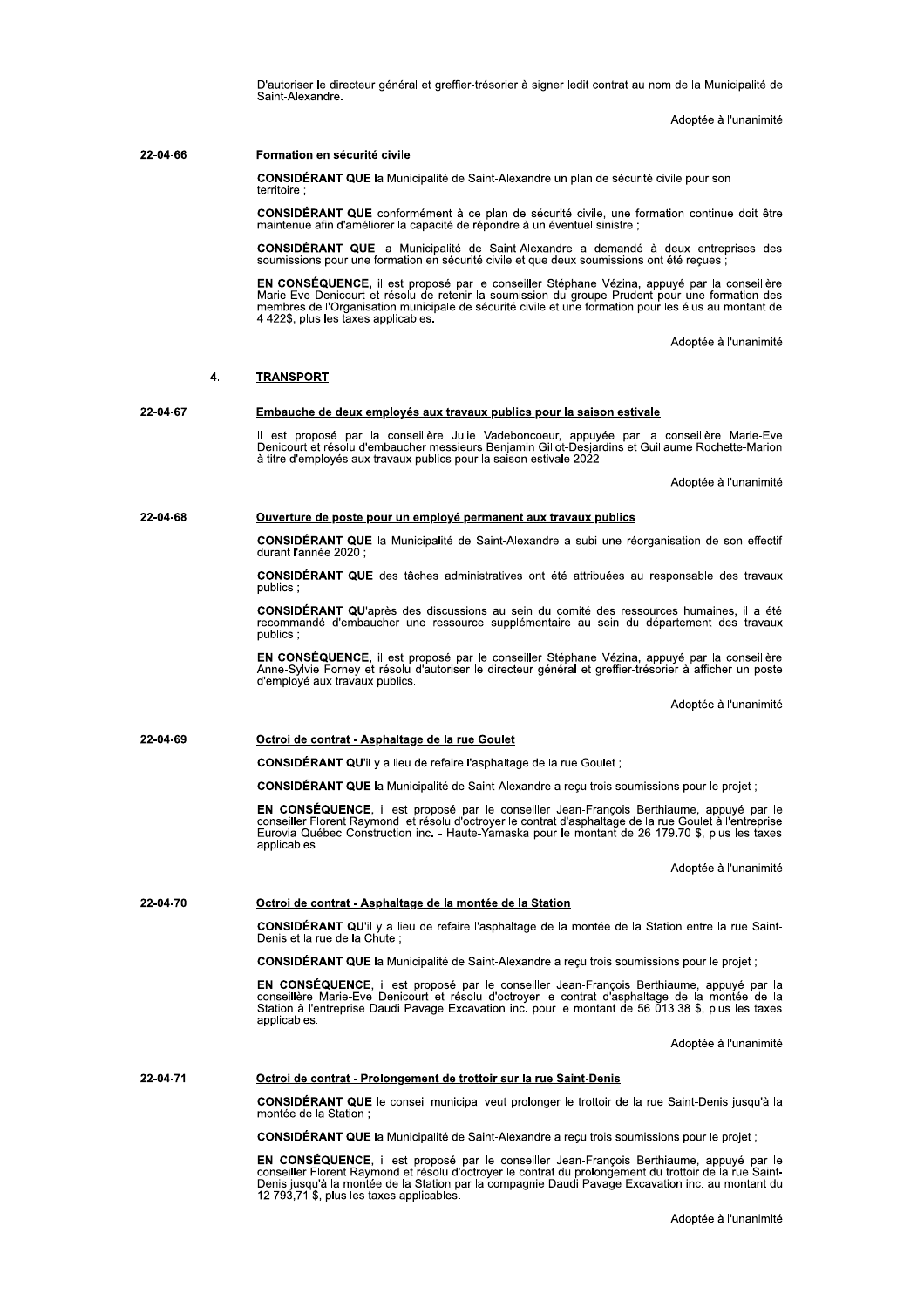### 22-04-72 Réfection du plancher du garage municipal

CONSIDÉRANT QUE le plancher du garage municipal peut être glissant lorsqu'il est mouillé et que cela augmente les risques d'accidents pour les employés municipaux, particulièrement ceux des travaux publics :

CONSIDÉRANT QUE la Municipalité de Saint-Alexandre a reçu une aide financière dans le cadre du Programme d'aide financière pour les bâtiments municipaux (PRABAM) et que ce projet est admissible :

CONSIDÉRANT QUE la Municipalité a reçu trois soumissions en lien avec le projet ;

EN CONSÉQUENCE, il est proposé par la conseillère Marie-Eve Denicourt, appuyée par le conseiller<br>Stéphane Vézina et résolu d'octroyer le contrat pour la réfection du plancher du garage municipal à<br>Béton Surface pour le mon

Adoptée à l'unanimité

# 22-04-73 Achat d'un panneau de vitesse mobile

CONSIDÉRANT QUE le conseil municipal de Saint-Alexandre est préoccupé par le phénomène de la vitesse au volant :

CONSIDÉRANT QUE la Municipalité désire acquérir un équipement mobile afin de sensibiliser les conducteurs et recueillir des données sur la vitesse des usagers de la route ;

CONSIDÉRANT QUE la Municipalité a reçu deux offres de prix pour l'acquisition d'un panneau de vitesse mobile

EN CONSÉQUENCE, il est proposé par le conseiller Stéphane Vézina, appuyé par la conseillère Anne-Sylvie Forney et résolu d'acquérir un panneau de vitesse mobile auprès de Traffic Innovation au coût de 10 000\$, plus les tax

Adoptée à l'unanimité

# 22-04-74 Demande au ministère des Transports du Québec - Lignage de la traverse scolaire

CONSIDÉRANT QUE le lignage de la traverse scolaire située à l'intersection de la rue Saint-Denis et de la rue du Pavillon n'est plus visible :

CONSIDÉRANT QU'il est primordial d'avoir un lignage approprié pour la sécurité des élèves et des usagers de la route

CONSIDÉRANT QUE la responsabilité de la gestion de la rue Saint-Denis appartient au ministère des Transports du Québec ;

EN CONSÉQUENCE, il est proposé par le conseiller Jean-François Berthiaume, appuyé par la conseillère Julie Vadeboncoeur et résolu

DE demander au ministère des Transports du Québec de procéder au lignage de la traverse scolaire sur la rue Saint-Denis :

DE transmettre ladite résolution au centre de services de Saint-Jean du ministère des Transports du Québec.

Adoptée à l'unanimité

# 5. **HYGIÈNE DU MILIEU**

22-04-75

# Aide financière dans le cadre du Fonds vert

CONSIDÉRANT QUE la Municipalité de Saint-Alexandre a adopté le programme du Fonds vert en mars 2021

CONSIDÉRANT QUE ce programme permet de financer des initiatives à caractère environnemental sur le territoire de Saint-Alexandre ;

CONSIDÉRANT QU'un appel de projets a eu lieu jusqu'au 10 mars dernier ;

CONSIDÉRANT QUE deux projets ont été déposés durant cet appel de projets ;

CONSIDÉRANT QUE le comité environnement a étudié les deux projets déposés ;

EN CONSÉQUENCE, il est proposé par le conseiller Jean-François Berthiaume, appuyé par la conseillère Anne-Sylvie Forney et résolu :

D'accorder les aides financières suivantes :

- 800\$ au projet Inventaire des espèces végétales exotiques envahissantes et plan d'intervention de madame Elisabeth Neeser

- 5 000\$ au projet Refuge de biodiversité de l'entreprise Les Jardins Alexandrins inc.

DE verser l'équivalent de 70% de l'aide financière dès maintenant ;

DE verser le 30% restant de l'aide financière lorsque la reddition de comptes sera complétée et acceptée par le directeur général et greffier-trésorier.

Adoptée à l'unanimité

22-04-76 Appel de projets supplémentaire pour le fonds vert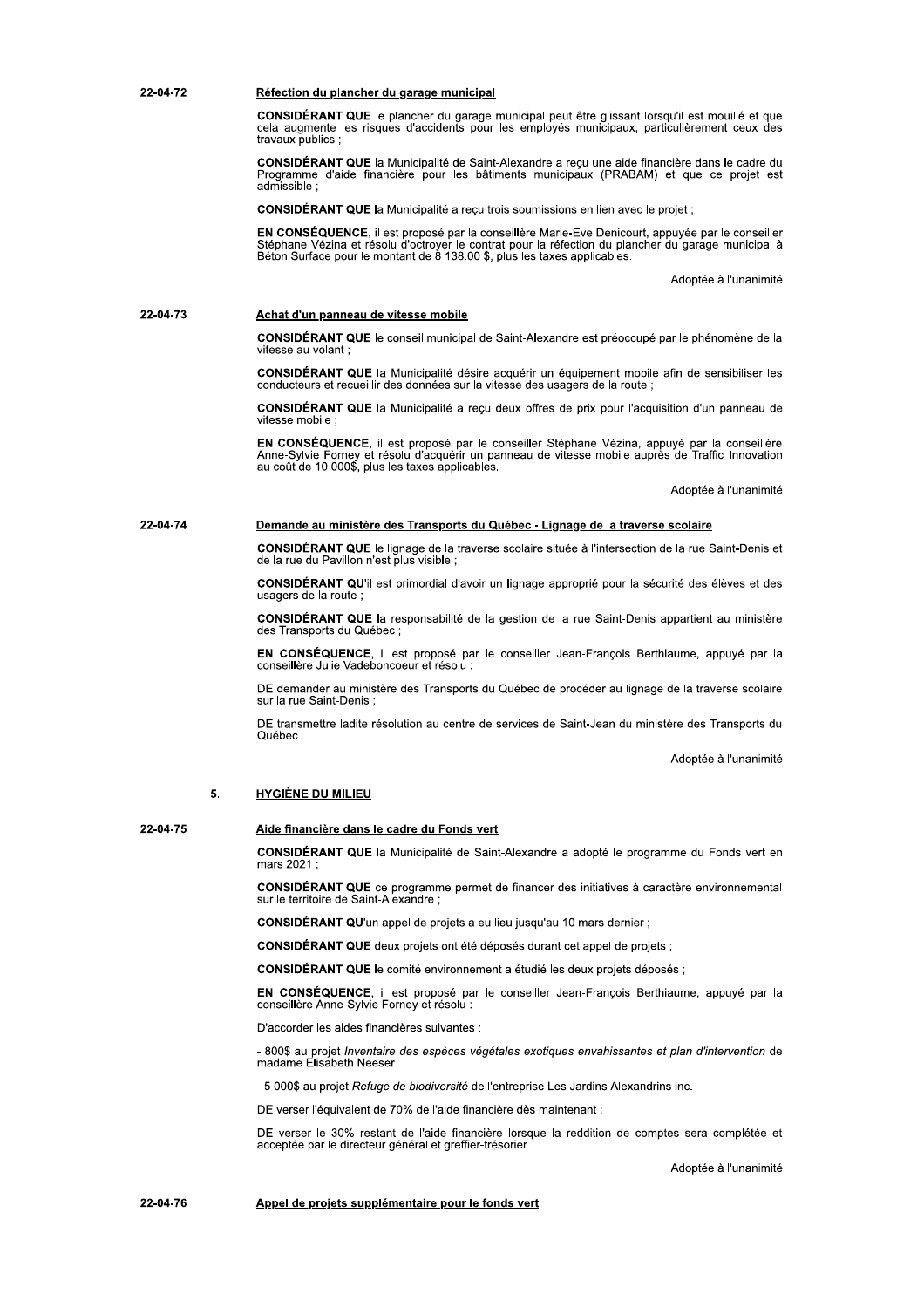ii est propose par le consellier Stephane Vezina, appuye par le consellier Florent Raymond et resolu<br>de lancer un nouvel appel de projets pour le fonds vert jusqu'au 10 juin prochain.

in.<br>Adoptée à l'unar

Il est proposé par le conseiller Stéphane Vézina, appuyé par le conseiller Florent Raymond et résolu<br>de lancer un nouvel appel de projets pour le fonds vert jusqu'au 10 juin prochain.<br>Adoptée à l'unanimité<br>**Budget pour le** ia Municipalite de Saint-Alexandre a adopte une resolution soulignant le Jour de la Terre le 22 avril prochain ; **Budget pour le Jour de la Terre<br>CONSIDÉRANT QUE la Municip<br>de la Terre le 22 avril prochain ;<br>CONSIDÉRANT QUE la Municip<br>EN CONSÉQUENCE, il est p<br>conseillère Marie-Eve Denicourt «<br>D'octroyer un budget maximal de<br>De financ** 22-04-77 Budget pour le Jour de la Terre

la Municipalite veut souligner cette journee par le biais de quelques activites ;

**EN CONSEQUENCE**, il est propose par la conselliere Julie vadeboncoeur, appuyee par la<br>conseillère Marie-Eve Denicourt et résolu :

D'octroyer un budget maximal de 1 000\$ pour la tenue de l'activité ;

De financer les montants de la portion environnementale de l'activité au sein du fonds vert de la municipalité lite.<br>Adoptée à la proposabilité de la proposabilité de la proposabilité de la proposabilité de la proposabilité de<br>Distribution de la proposabilité de la proposabilité de la proposabilité de la proposabilité de la proposa De financer les montants de<br>municipalité.<br>**Achat d'une sonde de captain de la Municipalité.**<br>**CONSIDÉRANT QUE** la Municipalité de captation pour le ré<br>**CONSIDÉRANT QU'**il est of<br>Lutte aux Changements clima<br>**CONSIDÉRANT QUE** 

a runanimite

# 22-04-78 Achat d'une sonde de captation pour points de repère du réseau d'égouts

ia Municipalité de Saint-Alexandre doit procéder à l'acquisition d'une nouvelle sonde de captation pour le reseau d'éaux usées ;

est obligatoire, selon les normes du ministere de l'Environnement et de la Lutte aux Changements climatiques, d'avoir une telle sonde ;

ia Municipalite de Saint-Alexandre a reçu deux soumissions pour acneter la nouvelle sonde ;  $\ddot{\phantom{0}}$ 

Achat d'une sonde de captation pour points de<br>
CONSIDÉRANT QUE la Municipalité de Saint-Ale<br>
sonde de captation pour le réseau d'eaux usées ;<br>
CONSIDÉRANT QU'il est obligatoire, selon les r<br>
Lutte aux Changements climatiqu **Achat d'une sonde de captation pour points de repère du r<br>
CONSIDÉRANT QUE la Municipalité de Saint-Alexandre doit<br>
sonde de captation pour le réseau d'eaux usées ;<br>
CONSIDÉRANT QU'il est obligatoire, selon les normes du<br>** EN CONSEQUENCE, il est propose par la conselliere Marie-Eve Denicourt, appuyee par le consellier<br>Florent Raymond et résolu d'acquérir deux nouvelles sondes de captation pour le réseau d'eaux<br>usées auprès de Vibriss au coût

a runanimite

# 22-04-79 Appel d'offres - Mandat d'ingénierie pour le nouveau puits d'approvisionnement en eau potable

II est propose par le consellier Jean-François Berthlaume, appuye par le consellier Stephane vezina et resolu : =

QUE le directeur general et grefiler-tresorier, monsieur Marc-Antoine Lefebvre, procede au lancement<br>Constructo pour un mandat d'ingénierie pour un nouveau puits d'approvisionnement en eau potable<br>selon le devis préparé pa

DE nommer monsieur Marc-Antoine Lefebvre, directeur general et greffier-tresorier, personne<br>responsable de l'octroi du contrat selon le règlement de gestion contractuelle de la municipalité.

ia municipalite.<br>Adoptée à l'unanimité

Constructo pour un mandat d'ingénierie pour un nouveau<br>
selon le devis préparé par Marc-Antoine Lefebvre, directe<br>
DE nommer monsieur Marc-Antoine Lefebvre, directe<br>
responsable de l'octroi du contrat selon le règlement de <u>Service de l'urbanisme - Rapport</u><br>Le rapport des permis du mois de mars 2022, émis par Louise Nadeau, inspectrice, totalisant dix-<br>huit (18) permis est déposé au conseil. nuit (18) permis est depose au c

# **22-04-80**<br> **Service de l'urbanisme - Rapport**<br>
Le rapport des permis du mois de mars 2022, émis par Louise Nadeau, inspectrice, totalisant dix-<br>
huit (18) permis est déposé au conseil.<br> **Paradissement - giout d'un annexe**

DEMANDEUR: Mme Linda Lague<br>LIELL 191 LIEU: 401, rue St-Denis

ATTENDU le depot de la demande d'approbation q'un PIIA pour l'obtention d'un permis de construction pour des travaux d'agrandissement de la residence;

ATTENDO le projet consiste en l'ajout d'un annexe à l'arrière de la maison existante comprenant une cnambre supplementaire et d'une salle de divertissement;

ATTENDU QUE le projet est assujetti a l'approbation du regiement no 21-382 sur les PIIA, en<br>fonction des objectifs et critères applicables aux travaux de construction ou d'amélioration d'un patiment en perimetre urbain;

ATTENDU QUE l'objectif principale du PIIA au niveau des projets de construction est de favoriser<br>l'intégration harmonieuse des composantes architecturales afin de former un ensemble cohérent<br>avec le bâtiment existant et le

ATTENDU QUE le projet reprend les caracteristiques architecturales et les materiaux de parement<br>extérieur s'harmonise à la résidence existante.

- Couleur de la maison existante Flagstone (gris moyen) revetement de vinyle de<br>marque Kaycan et celle de l'agrandissement à venir couleur Manoir. (gris foncé)
- folture de tole gris moyen, la meme que le toit existant.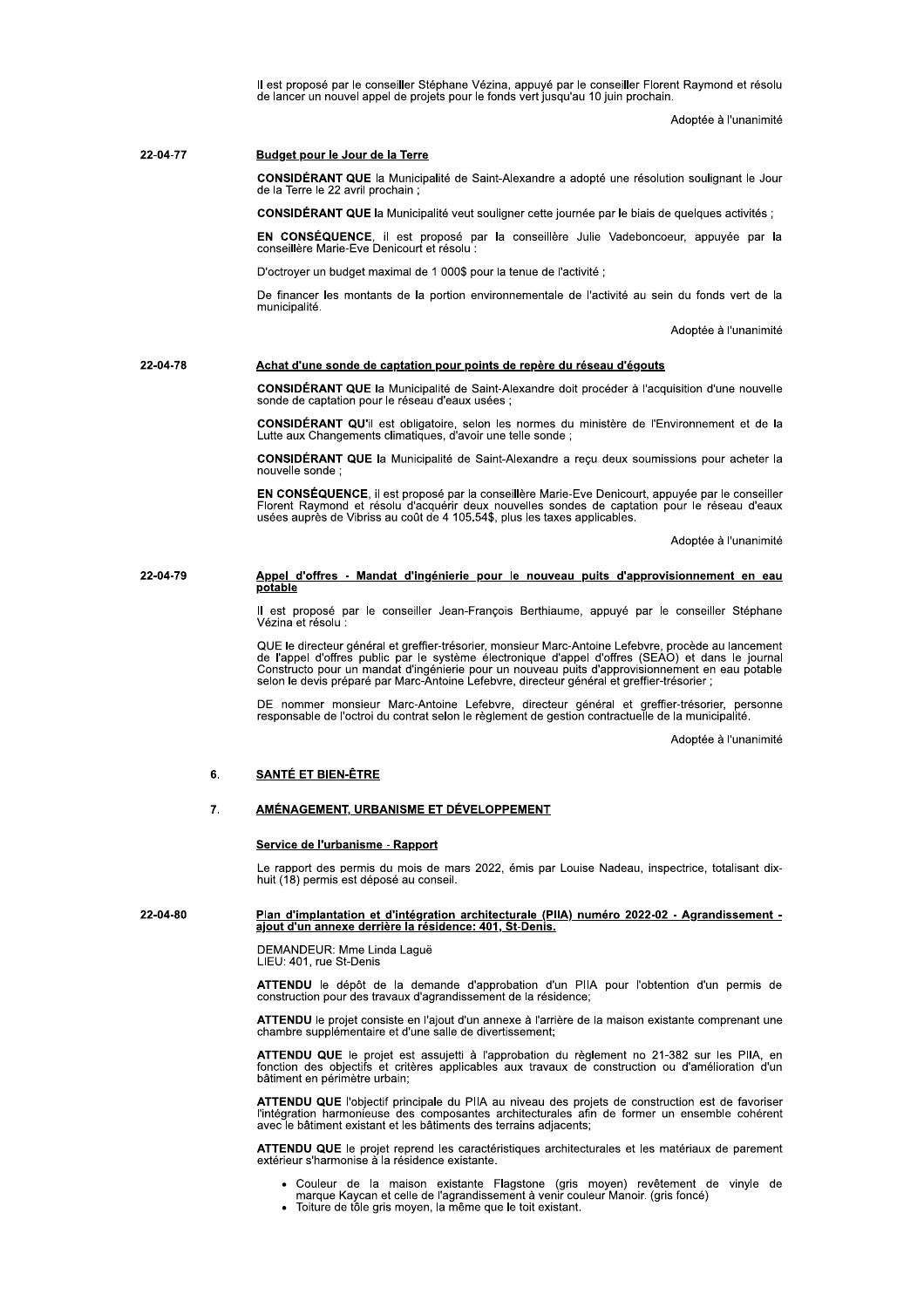ATTENDU QUE le projet atteint les objectifs du règlement no 21-382.

EN CONSÉQUENCE, il est proposé par le conseiller Florent Raymond, appuyé par la conseillère Julie Vadeboncoeur et résolut

D'APPROUVER la demande de PIIA pour l'obtention d'un permis de construction pour des travaux d'agrandissement de la résidence existante.

Adoptée à l'unanimité

# Plan d'implantation et d'intégration architecturale (PIIA) numéro 2022-03 - ajout d'une fenêtre 22-04-81 au sous-sol: 1185, St-Charles

DEMANDEUR: Mme Jade Couturier LIEU: 1185. rue St-Charles

ATTENDU le dépôt de la demande d'approbation d'un PIIA pour l'obtention d'un permis de rénovation pour l'ajout d'une fenêtre de 66 x 24' côté sud au sous-sol;

ATTENDU QUE le projet est assujetti à l'approbation du règlement no 21-382 sur les PIIA, en fonction des objectifs et critères applicables aux travaux de construction ou d'amélioration d'un bâtiment en périmètre urbain:

ATTENDU QUE l'objectif principale du PIIA au niveau des projets de construction est de favoriser l'intégration harmonieuse des composantes architecturales afin de former un ensemble cohérent avec le bâtiment existant et les bâtiments des terrains adjacents:

ATTENDU QUE le projet reprend les caractéristiques architecturales et s'harmonise à la résidence existante.

ATTENDU QUE le projet atteint les objectifs du règlement no 21-382,

EN CONSÉQUENCE, il est proposé par la conseillère Marie-Eve Denicourt, appuyée par la conseillère Anne-Sylvie Forney et résolu:

D'APPROUVER la demande de PIIA pour l'obtention d'un permis de rénovation pour l'ajout d'une fenêtre au sous-sol de la résidence existante.

Adoptée à l'unanimité

# 22-04-82 Utilisation des pesticides à usage esthétique dans les espaces publics

CONSIDÉRANT QUE la Municipalité de Saint-Alexandre a à coeur la protection de la santé et de l'environnement :

CONSIDÉRANT QUE la Municipalité n'utilise pas de pesticides à usage esthétique dans les lieux publics

CONSIDÉRANT QUE le conseil municipal désire démontrer l'importance de cesser l'usage de ces produits dangereux chez ses citoyens et ses citoyennes en montrant l'exemple ;

EN CONSÉQUENCE, il est proposé par la conseillère Marie-Eve Denicourt, appuyée par le conseiller Stéphane Vézina et résolu

QUE la Municipalité de Saint-Alexandre continue à ne pas utiliser de pesticides à des fins esthétiques sur les espaces publics municipaux :

QUE les employées municipaux trouvent des solutions alternatives moins nocives à proposer au conseil municipal lorsque l'usage d'un produit s'avère nécessaire :

QUE le conseil municipal invite les citoyens et les citoyennes à ne pas utiliser de pesticides à usage esthétique sauf lorsqu'il s'agit d'une solution de dernier recours.

Adoptée à l'unanimité

### 22-04-83 Absence de l'inspectrice municipale - Embauche d'une ressource

CONSIDÉRANT QUE l'inspectrice municipale devra s'absenter pendant six semaines, soit la période du 11 avril au 20 mai 2022, pour des raisons médicales ;

CONSIDÉRANT QU'il y a lieu de remplacer l'inspectrice municipale par une ressource qualifiée afin de répondre aux demandes pour l'émission de permis et faire les suivis en matière d'urbanisme ;

CONSIDÉRANT QUE la municipalité a reçu deux offres pour le remplacement ;

EN CONSÉQUENCE, il est proposé par la conseillère Anne-Sylvie Forney, appuyée par la conseillère Julie Vadeboncoeur et résolu :

D'embaucher madame Audrée Pelchat pour effectuer le remplacement durant une période de six semaines, soit du 11 avril au 20 mai 2022, à raison de deux jours par semaine.

Adoptée à l'unanimité

# 22-04-84 Nomination du fonctionnaire désigné pour l'application du règlement de zonage et des règlements d'urbanisme

CONSIDÉRANT QUE la municipalité de Saint-Alexandre a procédé à l'adoption d'un règlement de zonage et de règlements d'urbanisme :

CONSIDÉRANT QUE lesdits règlements mentionnent que le conseil municipal doit désigner le fonctionnaire désigné pour l'application de ceux-ci par une résolution :

CONSIDÉRANT QUE l'inspectrice municipale sera absente pour une période de six semaines et qu'il y a lieu de nommer la ressource temporaire comme étant la fonctionnaire désignée ;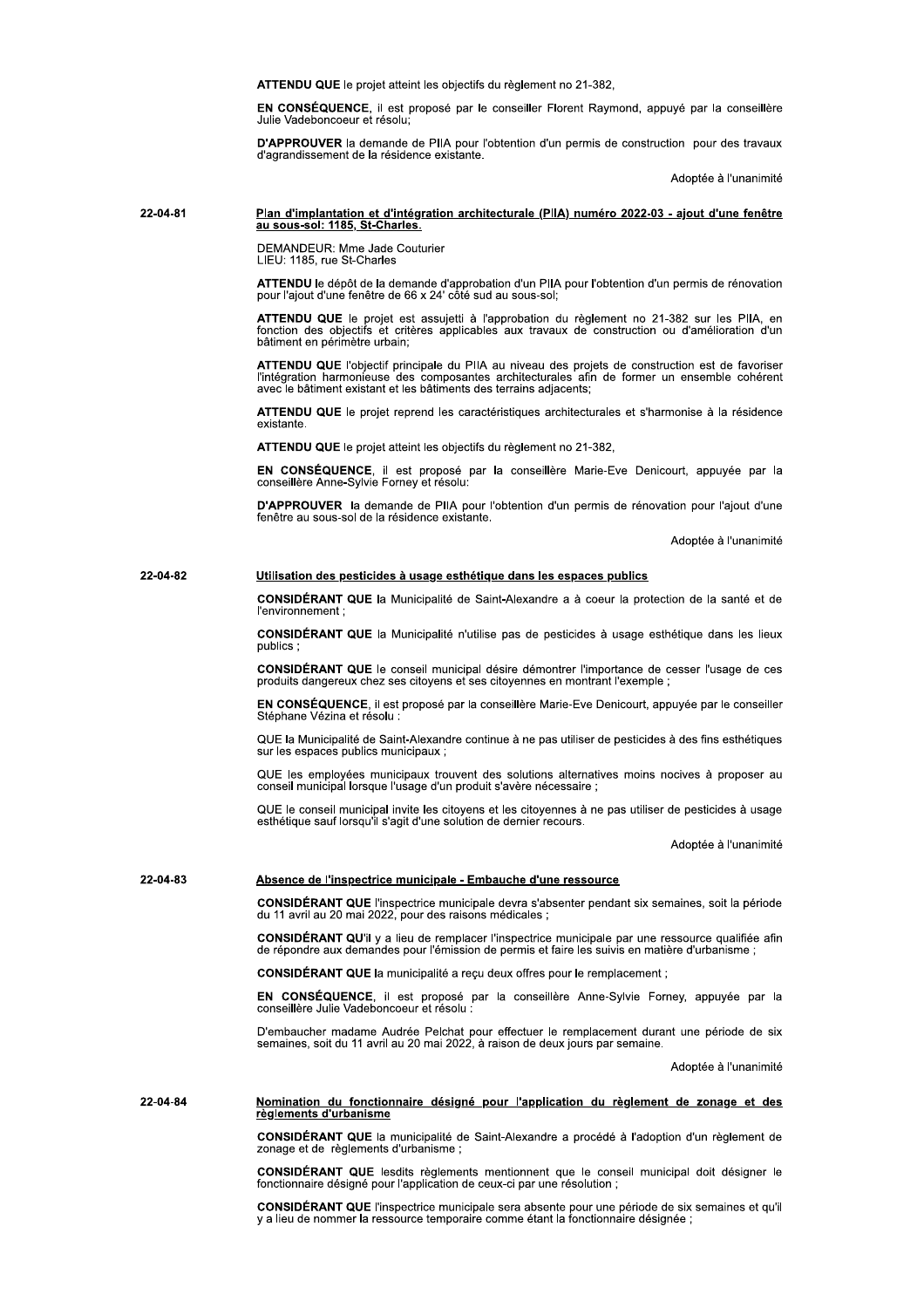EN CONSÉQUENCE, il est proposé par la conseillère Marie-Eve Denicourt, appuyée par le conseiller Jean-François Berthiaume et résolu

DE nommer madame Audrée Pelchat comme fonctionnaire désignée, pour la période du 11 avril au 20 mai, pour l'application des règlements suivants :

- Règlement 20-364 relatif aux plans d'implantation et d'intégration architecturale

- 
- 
- 
- Réglement 20-364 relatir aux plans d'implairieu<br>- Règlement 20-366 de zonage<br>- Règlement 20-367 sur le lotissement<br>- Règlement 20-368 de construction<br>- Règlement 20-369 sur les permis et certificats.

Adoptée à l'unanimité

# 8. **LOISIRS ET CULTURE**

# Service des loisirs, culture et communications -Dépôt du rapport

Dépôt du rapport du Service des loisirs, de la culture et des communications présenté par monsieur Marc-Antoine Lefebvre, directeur général et greffier-trésorier.

# 22-04-85 Prolongation de contrat de l'agente aux loisirs

CONSIDÉRANT QUE la Municipalité de Saint-Alexandre a actuellement deux employées temporaires au service des loisirs, de la culture et des communications ;

CONSIDÉRANT QUE le contrat des deux employées se terminent au moins d'août, mais que la coordonnatrice des loisirs revient de son congé de maternité en novembre 2022 ;

CONSIDÉRANT QU'il y a lieu de prolonger le contrat de l'une des deux employées :

EN CONSÉQUENCE, il est proposé par la conseillère Julie Vadeboncoeur, appuyée par le conseiller Stéphane Vézina et résolu de prolonger le contrat de madame Sophie Beaudry à titre d'agente aux<br>loisirs jusqu'au 3 décembre 2022.

Adoptée à l'unanimité

### 22-04-86 Demande d'aide financière - Conception de la butte à glisser

Il est proposé par le conseiller Jean-François Berthiaume, appuyé par la conseillère Anne-Sylvie<br>Forney et résolu d'autoriser le directeur général et greffier-trésorier de déposer une demande<br>financière de 50 000\$ au Fonds Richelieu pour le projet de construction de la butte à glisser.

Adoptée à l'unanimité

### 22-04-87 Demande d'aide financière - Pique-niques culturels

Il est proposé par la conseillère Marie-Eve Denicourt, appuyée par le conseiller Florent Raymond et<br>résolu d'autoriser le directeur général et greffier-trésorier de déposer une demande financière de<br>3 880\$ à l'Entente de d niques culturels estivaux 2022

Adoptée à l'unanimité

# 22-04-88 Octroi de mandat pour la réalisation d'un plan de communication pour la campagne de sensibilisation de la vitesse

CONSIDÉRANT QUE le conseil municipal de Saint-Alexandre a une préoccupation concernant la vitesse au volant sur le réseau routier municipal;

CONSIDÉRANT QU'une campagne de sensibilisation sur la vitesse a été amorcée durant l'année  $2021:$ 

CONSIDÉRANT QUE le conseil municipal veut établir une campagne stratégique pour les prochaines années propre à Saint-Alexandre;

**CONSIDÉRANT QUE** la Municipalité a reçu cinq propositions différentes pour élaborer une campagne de sensibilisation propre à Saint-Alexandre ;

EN CONSÉQUENCE, il est proposé par le conseiller Stéphane Vézina, appuyé par la conseillère Life Vadeboncoeur et résolu d'octroyer le mandat de réaliser un plan de communications pour la<br>campagne de sensibilisation de la vitesse à la firme Réactif pour le montant de 6 390\$, plus les taxes applicables.

Adoptée à l'unanimité

# 22-04-89 Augmentation du budget lié au transport du camp de jour municipal

CONSIDÉRANT QUE les prix pour le transport des enfants au camp de jour a augmenté considérablement :

CONSIDÉRANT QUE le conseil municipal est soucieux d'offrir des activités de qualité aux jeunes dans le cadre du camp de jour;

EN CONSÉQUENCE, il est proposé par la conseillère Anne-Sylvie Forney, appuyée par le conseiller Florent Raymond et résolu d'augmenter le budget pour le transport du camp de jour de 3 500\$.